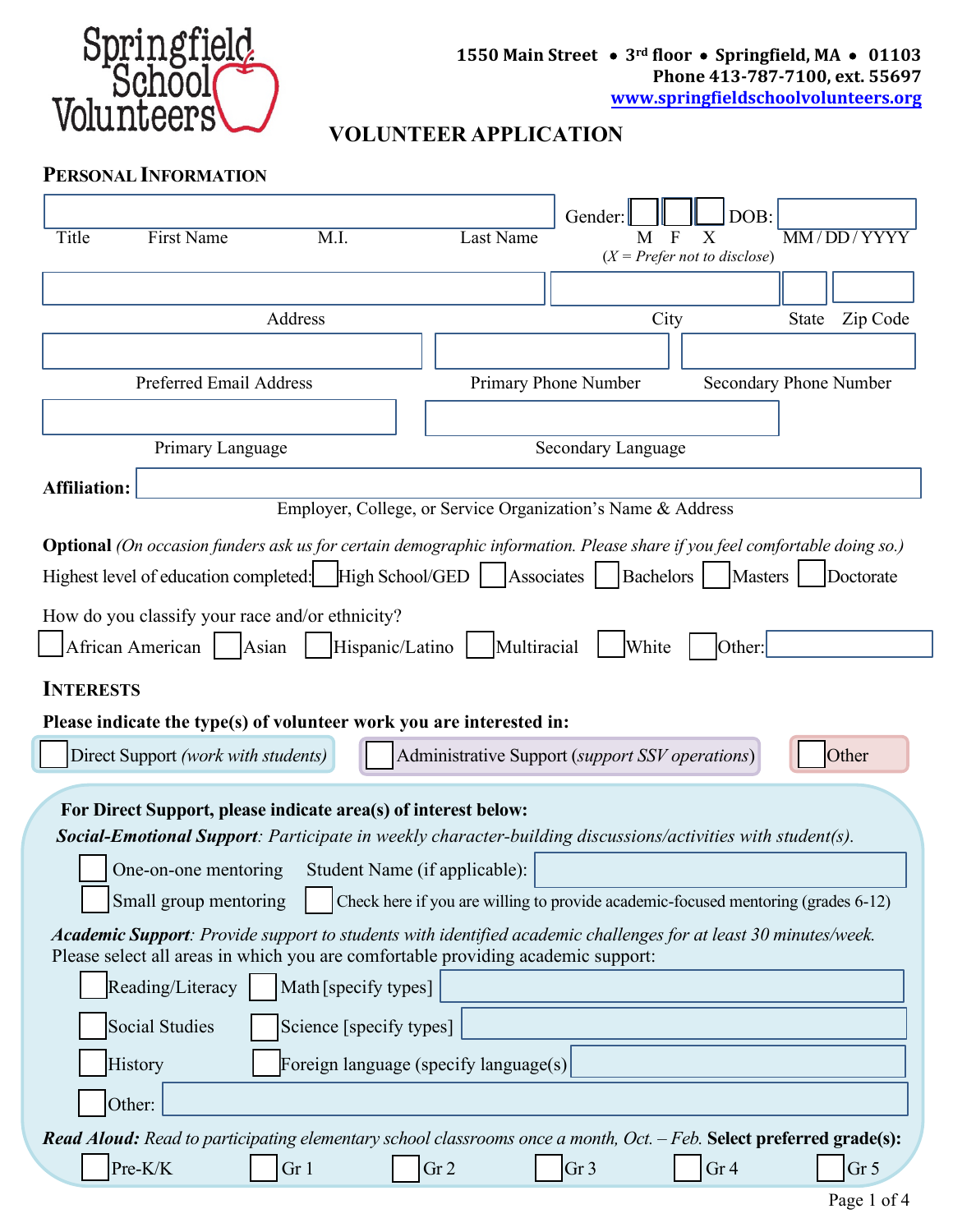| <b>INTERESTS (CONTINUED)</b>                                                                                                                                                                                                                                                                                                                                                                                                                                                                                                                                                                                                                                                                                                                                                                                                                                                                 |       |                            |
|----------------------------------------------------------------------------------------------------------------------------------------------------------------------------------------------------------------------------------------------------------------------------------------------------------------------------------------------------------------------------------------------------------------------------------------------------------------------------------------------------------------------------------------------------------------------------------------------------------------------------------------------------------------------------------------------------------------------------------------------------------------------------------------------------------------------------------------------------------------------------------------------|-------|----------------------------|
| <b>Preferred School(s):</b>                                                                                                                                                                                                                                                                                                                                                                                                                                                                                                                                                                                                                                                                                                                                                                                                                                                                  |       | Any School                 |
| Middle $(6-8)$<br><b>Preferred Grade Level(s):</b><br>Elementary (Pre-K $-5$ )                                                                                                                                                                                                                                                                                                                                                                                                                                                                                                                                                                                                                                                                                                                                                                                                               |       | $High (9-12)$<br>Any Grade |
| If you selected Administrative Support, please indicate area(s) of interest below:<br><b>SSV Ambassador</b> - Utilize your strengths and skills to support SSV's operations in a variety of areas and roles.<br>Planning - Assist with the development, revision and implementation of program strategies.<br>Training – Assist with developing value-added training; mentor less experienced volunteers in similar roles.<br>Outreach – Assist with SSV's outreach efforts including sharing contacts and attending recruitment events.<br>Technology/Communication – Assist with the development and implementation of SSV's online marketing strategy.<br>Tracking/Evaluation – Assist with the development of tools to facilitate the tracking and analysis of relevant data.<br><b>Read Aloud Advisory Committee</b> $-$ Assist with annual program planning, including book selection. |       |                            |
| If you are applying for something other than the opportunities above, provide additional information below:                                                                                                                                                                                                                                                                                                                                                                                                                                                                                                                                                                                                                                                                                                                                                                                  |       |                            |
| <b>Athletics/Coaching</b><br><b>Sport, School and Coach's Name</b>                                                                                                                                                                                                                                                                                                                                                                                                                                                                                                                                                                                                                                                                                                                                                                                                                           |       |                            |
| Other (explain)                                                                                                                                                                                                                                                                                                                                                                                                                                                                                                                                                                                                                                                                                                                                                                                                                                                                              |       |                            |
|                                                                                                                                                                                                                                                                                                                                                                                                                                                                                                                                                                                                                                                                                                                                                                                                                                                                                              |       |                            |
| <b>Skills/Hobbies/Interests:</b>                                                                                                                                                                                                                                                                                                                                                                                                                                                                                                                                                                                                                                                                                                                                                                                                                                                             |       |                            |
| <b>AVAILABILITY</b><br>Please tell us the day(s) and time slot(s) you are available to volunteer:                                                                                                                                                                                                                                                                                                                                                                                                                                                                                                                                                                                                                                                                                                                                                                                            |       |                            |
|                                                                                                                                                                                                                                                                                                                                                                                                                                                                                                                                                                                                                                                                                                                                                                                                                                                                                              |       |                            |
| <b>AUTHORIZATION</b>                                                                                                                                                                                                                                                                                                                                                                                                                                                                                                                                                                                                                                                                                                                                                                                                                                                                         |       |                            |
| Please provide the name of one non-relative reference we may contact.                                                                                                                                                                                                                                                                                                                                                                                                                                                                                                                                                                                                                                                                                                                                                                                                                        |       |                            |
| <b>Reference:</b><br><b>Relationship:</b>                                                                                                                                                                                                                                                                                                                                                                                                                                                                                                                                                                                                                                                                                                                                                                                                                                                    |       |                            |
| <b>Phone:</b><br><b>Email:</b>                                                                                                                                                                                                                                                                                                                                                                                                                                                                                                                                                                                                                                                                                                                                                                                                                                                               |       |                            |
| Your signature below indicates that you have read and agree with the following:<br>I certify and attest that the above-mentioned information is true and complete to the best of my knowledge.<br>٠<br>I understand that if I am placed, any volunteer work will take place only at the assigned location.<br>$\bullet$<br>As required by the Commonwealth of Massachusetts, I have completed the two-sided CORI form and provided a<br>copy of a valid passport, driver's license or other government-issued photo ID.                                                                                                                                                                                                                                                                                                                                                                      |       |                            |
| Signature:                                                                                                                                                                                                                                                                                                                                                                                                                                                                                                                                                                                                                                                                                                                                                                                                                                                                                   | Date: |                            |

*Please return to the address above or via email to volunteer@springfieldpublicschools.com.*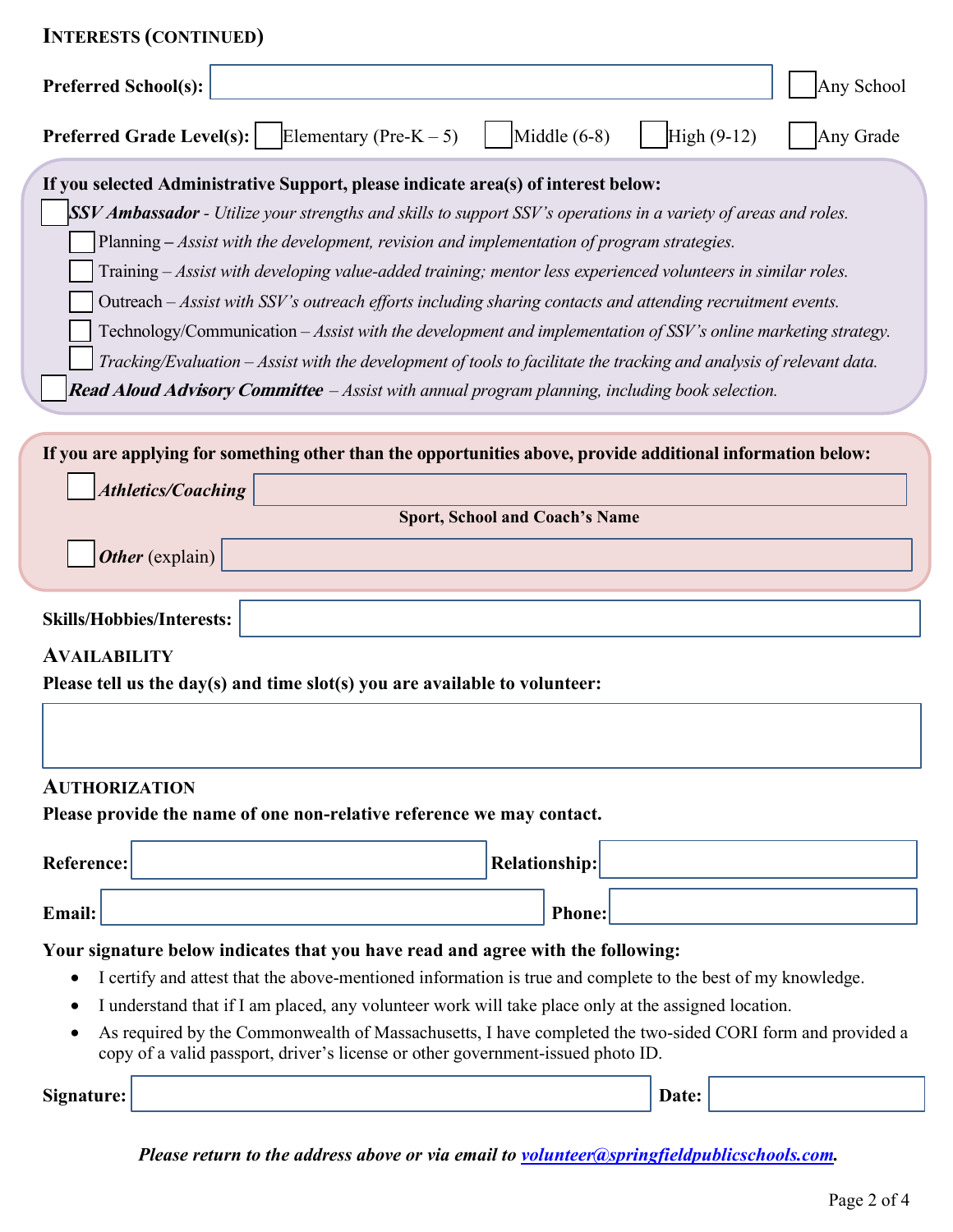

Human Resources Department Central Office 1550 Main Street P.O. Box 1410 Springfield, MA 01103-1410 T - 413.787.7100 Ext. 55351 F-413.787.7211

## **SPRINGFIELD PUBLIC SC H OOLS - SPRINGFIELD, MASSACHUSETTS**

## CRIMINAL OFFENDER RECORD INFORMATION (CORI) ACKNOWLEDGEMENT FORM

The Springfield Public Schools ("SPS") is registered under the provisions of M.G.L. c. 6, *§* 172 to receive CORI for the purpose of screening current and otherwise qualified prospective employees, subcontractors, laborers, and volunteers.

As a prospective or current employee, subcontractor, laborer, or volunteer for the position of **Springfield School Volunteer at School**, I understand that a CORI check will be submitted for my personal CORI information to the Department of Criminal Justice Information Services (DCJIS).

I hereby acknowledge and provide permission to SPS to submit a CORI check to the DCJIS. I further hereby acknowledge and authorize SPS to receive my CORI information.

This authorization is valid for one year from the date of my signature. I may withdraw this authorization at any time by providing SPS written notice of my intent to withdraw consent to a CORI check.

FOR EMPLOYMENT AND VOLUNTEER PURPOSES ONLY: The SPS may conduct subsequent CORI checks within one year of the date this Acknowledgement Form was signed by me, provided, however, that SPS must first provide me with written notice of any subsequent CORI check.

*Please check the box below to identify how you would like a copy of your CORI to be sent to you if SPS is required to provide you with a copy:*

First Class Mail to my current address listed on page 2 of this Acknowledgement Form

☐ E*-Mail to the following e-mail address:* 

*As required by the Commonwealth of Massachusetts, please submit a copy of a valid passport, driver's license or other government-issued photo ID along with this CORI form to establish proof of identity.*

By signing below, I provide my consent to a CORI check and acknowledge that the information provided on Page 2 of this Acknowledgement Form is true and accurate.

| Signature |  |  |
|-----------|--|--|